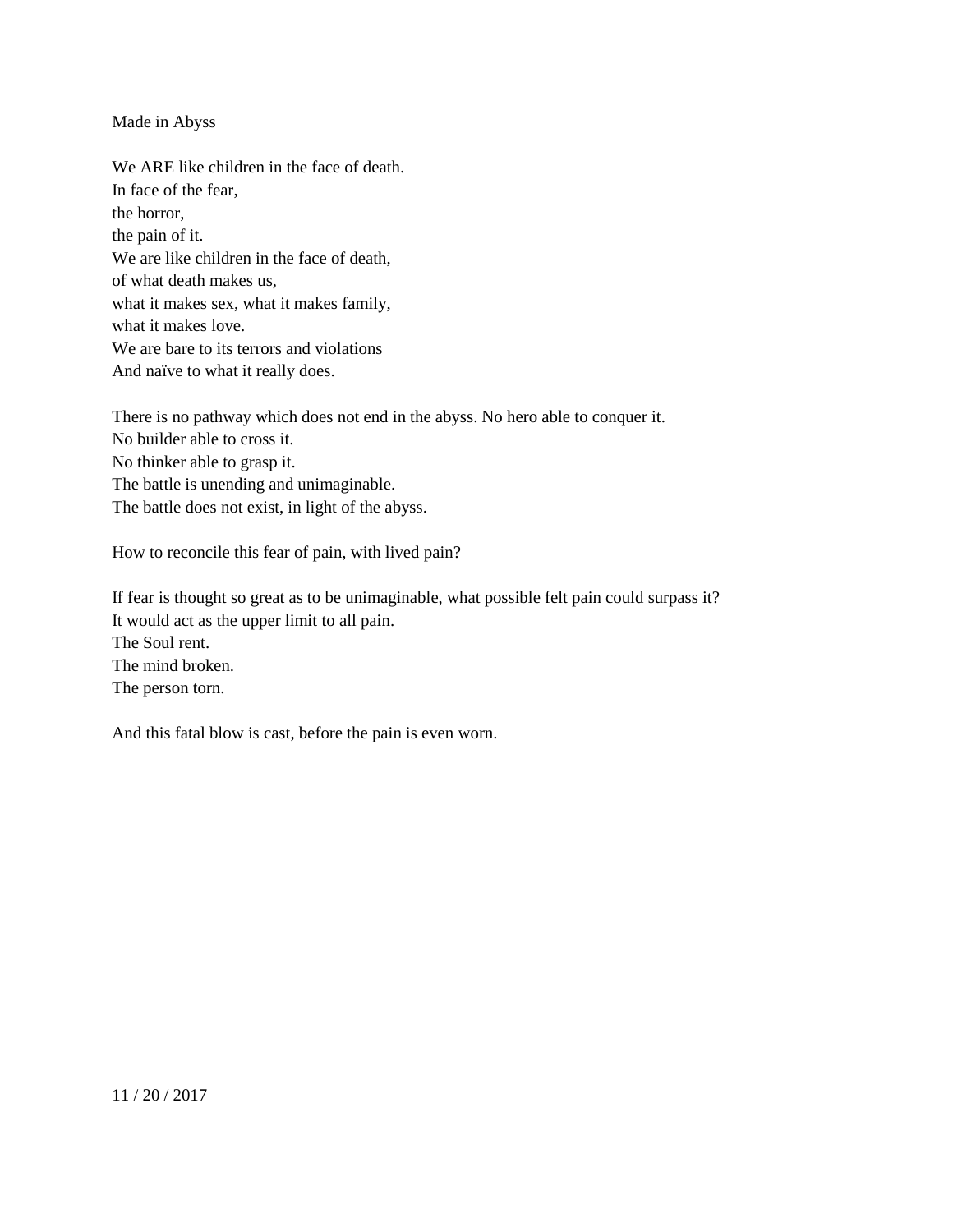## Thought

Working across the sky.

Black Streams wearing paths through the terrain of my mind.

Rushing ink, thick and heavy.

Eventually creating the channels which restrict, control, bind.

Walking backwards, seeing how the riverbeds bed and wind.

I try to go back, pace wearily through time.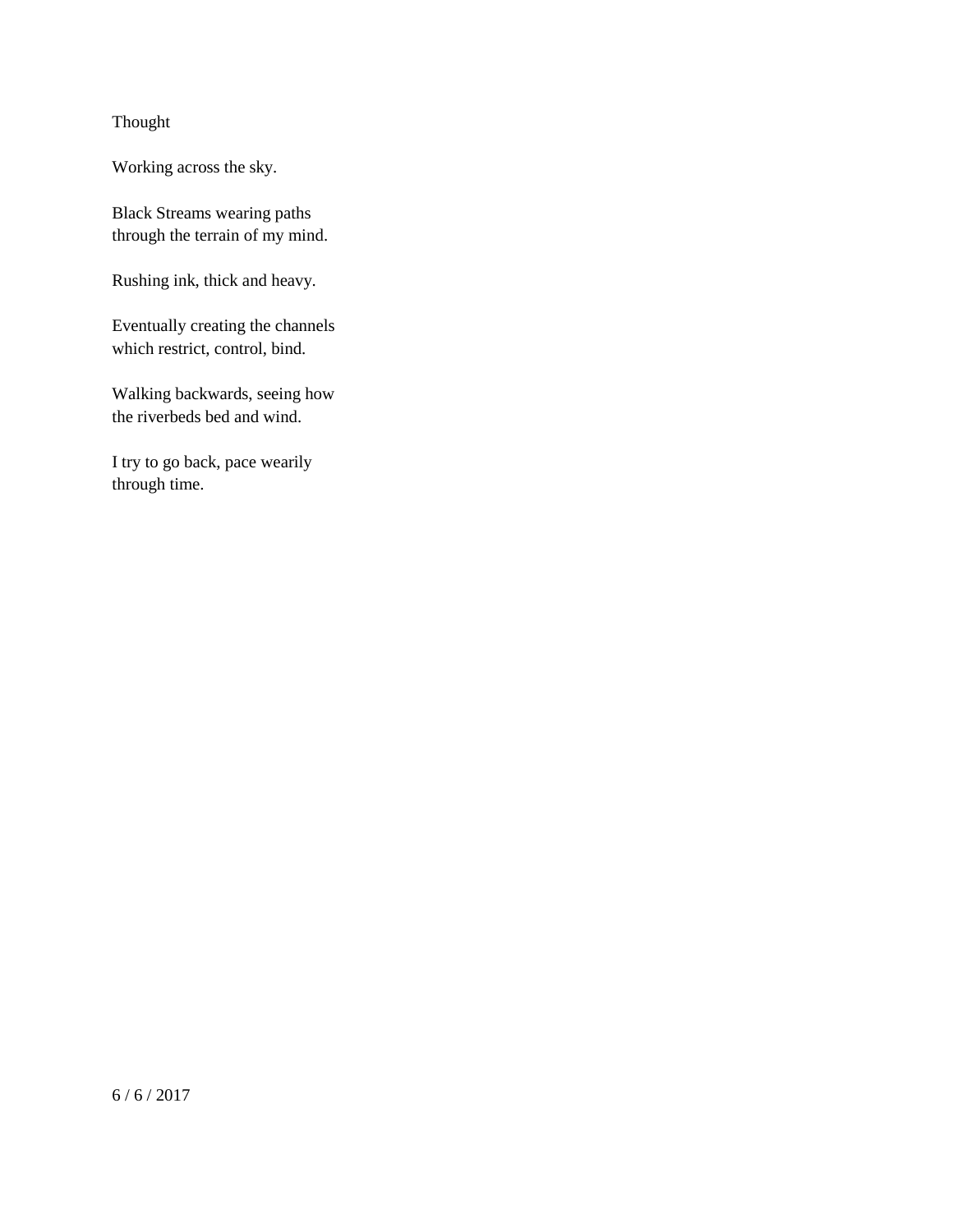Old and New Things.

Ancient whispered things, nested in the long and twisting and bloody and unending history of man.

Old, creeping, stinking things which grow and rot in time, which tighten and loosen and never let themselves be seen.

Living things which teeter on the edge of death. Dying things which reanimate, walk and writhe and struggle again.

Brutal blows, fatal mistakes, hate-filled touches, poisonous caresses, treacherous glares, insecure twitches.

These things that lay either beneath or within or perhaps simply beside.

Our eyes miss them, disguise them.

Our minds fear them, hate them, love them, fuck them.

What would life be like without them,

Siri?